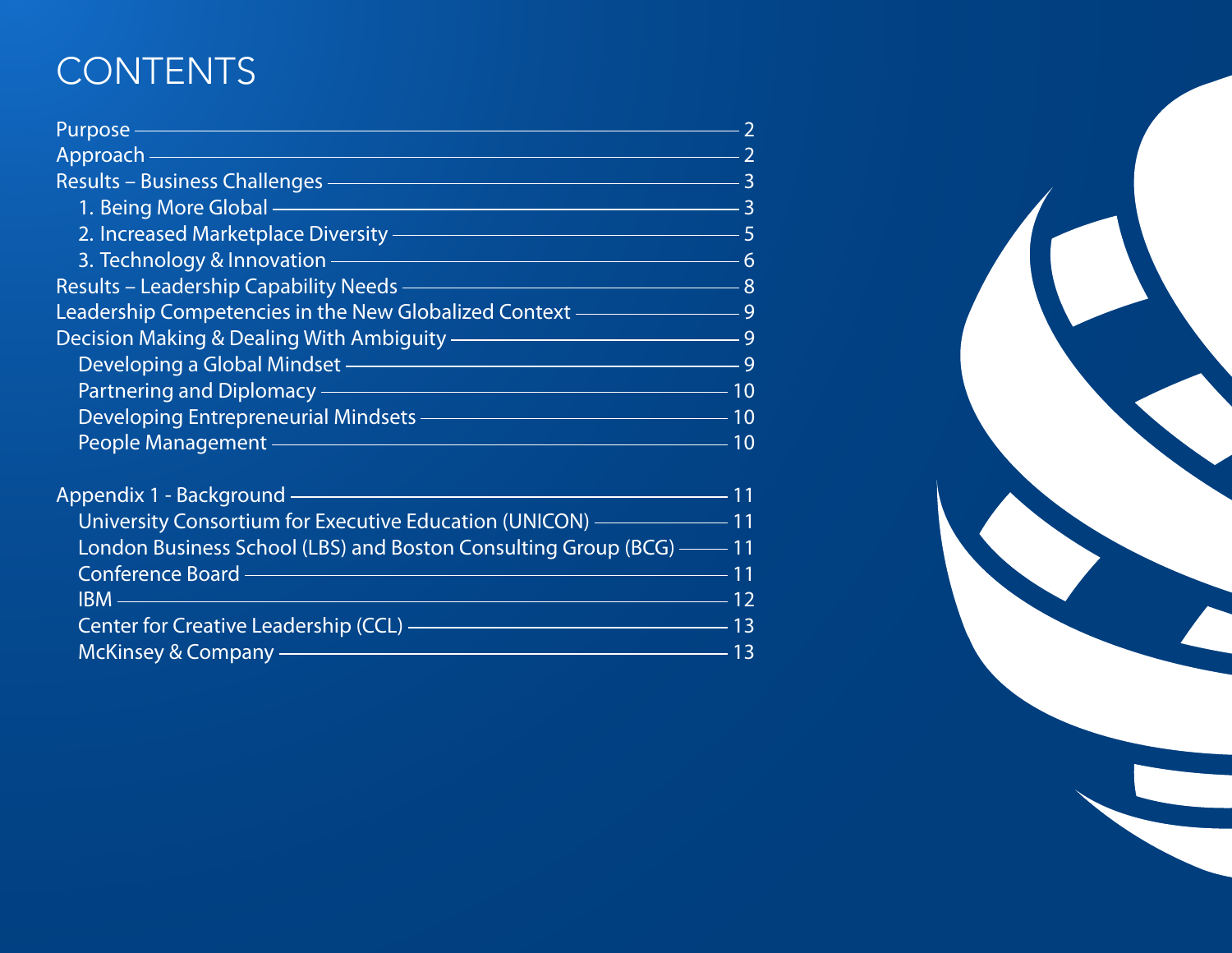## <span id="page-1-0"></span>PURPOSE

Today's complex global business envi ronment is not only demanding more of leaders, but also challenging the very notion of who a leader needs to be. The purpose of this study is to examine and understand the challenges organizations are facing in order to help identify the key leadership capabilities that will be critical to prepare leaders for the future. While there is not a one-size-fits-all approach to dealing with the forces driving change globally or within organizations, and leadership models need to be specific to each company and to the business context in which that company operates, we can still identify the key capa bilities that will be most salient in the future. Since business challenges drive capability needs, the first task is to identify the major challenges organizations face, and the second is to understand the leadership capa bilities needed to address those challenges.

# <span id="page-1-1"></span>APPROACH

Duke Corporate Education (Duke CE) is fortunate to have a set of clients who repre sent a mix of large companies from mature markets, such as Europe and the U.S., as well as companies from fast-developing, highgrowth markets. In this study, we examined 80 programs we have designed and devel oped in collaboration with more than 60 client organizations to understand:

- What business challenges are companies facing?
- What leadership capabilities are being developed in response to those challenges?

From that base, we asked our client team leaders about the challenges they are seeing more of and what trends they are detecting most often across organizations.

To strengthen our understanding and further validate our findings we surveyed more than 70 educators in our global network for their perspectives based on work with their clients. Finally, we presented our preliminary findings to a group of 23 clients and other large organizations at our annual Chief Learning Officer Roundtable to gain their feedback.

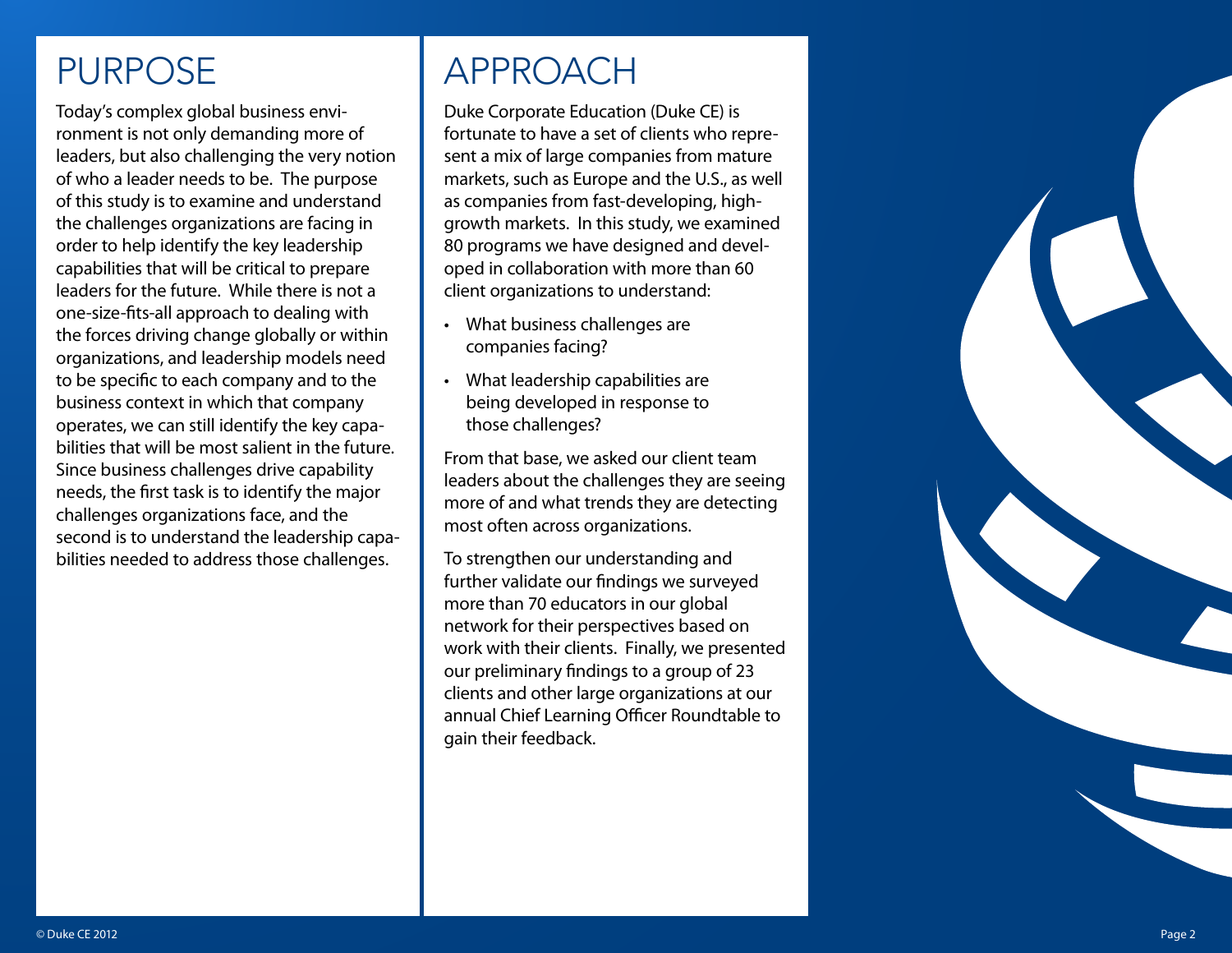## <span id="page-2-0"></span>RESULTS – **BUSINESS CHALLENGES**

While a broad range of business challenges were identified, in our opinion, the most salient challenges business face now and into the future fall into three categories:

- 1. Being More Global
- 2. Increased Marketplace Complexity
- 3. Technology & Innovation increasing the pace of change

These challenges, of course, are not entirely mutually exclusive. In a broad sense, it could be argued that these are not three distinct categories but are in fact interdependent. Doing business and operating in more places in the world inevitably introduces an increase in marketplace complexity. For example, the global reach of technology – from aircraft technology to the latest developments in social media – eases the spread and diffusion of innovation as well as provides opportunities for technology leapfrogging and developing new business models. In this paper, we will deal with each of these challenges individually, while also recognizing and noting their interdependency.

### <span id="page-2-1"></span>1. BEING MORE GLOBAL

The pace and place of economic growth has shifted. The West (North America and Europe) is no longer the exclusive engine of global growth. Rather, that role has begun to shift significantly to the East (India, Southeast Asia and China). Two years ago, emerging markets accounted for 25 percent of total global GDP growth; by 2020, they are projected to account for nearly 50 percent of all GDP growth.<sup>1</sup> Longer horizon global economic trends show the world to be rebalancing to the east and south – a trend that is not likely to disappear.

The global financial meltdown of 2008/2009 and the continuing financial challenges in the Eurozone have taught us that "being global" also entails embracing global interdependence. These financial problems have called for an increased global financial scrutiny and transparency. Global scrutiny also embraces work practices such as working hours, conditions and health and safety issues. The world also increasingly demands to know about the disposal of hazardous waste products, the environmental "friendliness" of companies, and their treatment of ecology and natural habitats. The global reach of social media means that social movements that once might have remained local now rapidly spread to neigh-

boring countries and even distant lands, as we have seen with the Occupy Wall Street movement in 2011 and the spread of the Arab Spring.

Increased global travel has brought with it a rise in the potential for pandemics as with the spread of H1N1 (Asian flu) and the 2009 outbreak of swine flu in Mexico. Significantly, 2011 was the first year in which non-communicable diseases (such as cardiovascular disease, diabetes and cancer) were the #1 cause of death in the world, accounting for nearly two-thirds of all deaths.<sup>2</sup> Global growth has facilitated the exportation of bad habits from West to East, changing how people live and eat and contributing quickly to disease, which in turn strains the economy.3

As companies seek to become more active in additional country markets by establishing local operations, they are realizing that there is a real "war for talent" in many parts of the world. The talent shortage is a problem for both global and local companies operating in China and India, for example, resulting in high turnover rates with little employee loyalty. Elsewhere, talent challenges are coming from what might be characterized as local resistance to the effects of global companies moving their operations into countries without sharing the benefits with the local populace. Quotas on how many

<sup>1.</sup> Ernst & Young, Six Global Trends Shaping the Business World

<sup>2.</sup> World Health Organization, United Nations high-level meeting on noncommunicable disease prevention and control

<sup>3.</sup> Voice of America, Emerging Economies, Emerging Diseases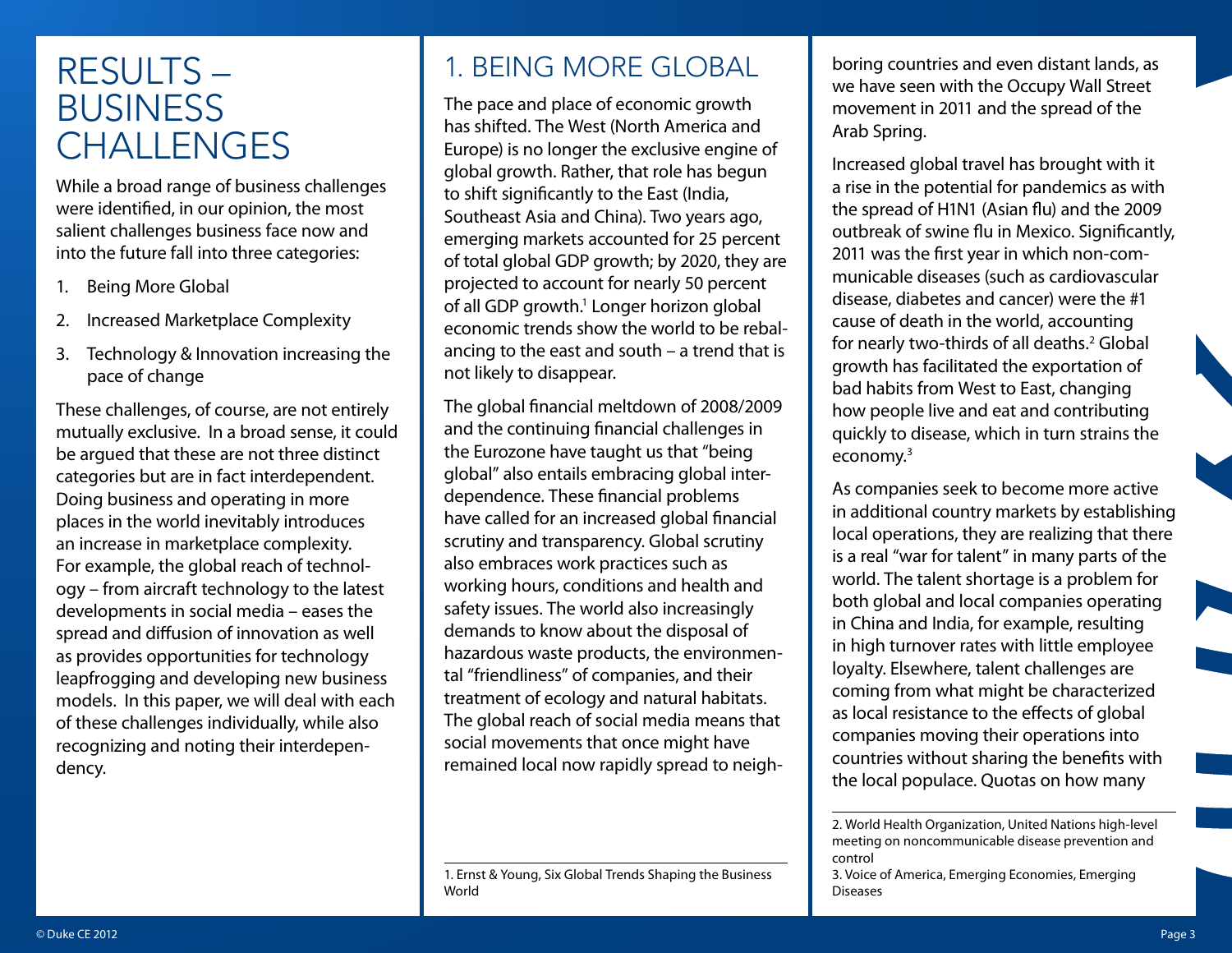nationals must be employed and at what levels of seniority are common in many parts of the Middle East, e.g. UAE, Qatar and South Africa with its Broad-Based Black Economic Empowerment regulations. In parts of the world that were recently part of "super regions" there is a return to supporting national ethnicity and identity as is the case in Kazakhstan with its new laws supporting the use of the Kazakh national language in addition to Russian.

In some areas there is indeed a real backlash against the forces of globalization with "Resource Nationalism" becoming the top risk for mining and metals companies.4 Countries and companies, while willing to collaborate, face a complex of hurdles: instead of leasing land, governments are seeking partnerships to build their nations beyond financial gains; they are also seeking advances in technological and corporate intellectual capital development, so manufacturers must supply jobs, education, and transfer technologies to transform the economies in which they wish to operate.

#### FROM GLOBAL CHALLENGES TO GLOBAL OPPORTUNITIES

Many of the challenges we have addressed offer significant business opportunities for those companies that can adapt and be the first to see the "weak signals" offering such chances.

Even disease and pandemics create entirely new markets for pharmaceutical and life science companies. With communicable diseases on the rise, there is a resurgence of large- and small-molecule drugs, and biologics that aim to create new vaccines.

Many companies have searched for opportunities to expand to the East, a region that is predicted to continue experiencing population surges over the next 40 years. Africa is projected to claim seven of the top 10 spots on the list of fastest growing economies over the next five years.<sup>5</sup> Growing GDP leads to increased consumption, providing more opportunities for consumer goods organizations competing to enter these markets. For example, a consumer goods company whose customer base has historically consisted of Baby Boomers has had to re-evaluate whom its future customers will be since many Baby Boomers have been crippled by the recent financial turmoil. The company is considering markets abroad where growth and consumption exhibit stronger potential.

For another consumer goods client, China, India, and sub-Saharan Africa are expected to sustain growth of five percent or more over the next five years. The company needs to think differently and build new kinds of relationships instead of exporting a copy of itself into these new environments.

5. The Economist, Africa Tops as One of the Fastest Growing Regions

Several of our financial services clients in the East and Middle East are following their customers to new markets, thereby becoming super regional banks. In order to be successful, the company and the employees must focus on building valuable relationships and adapt to the culture in the new markets. For example, in parts of East Africa consumer banking has leapfrogged the need to have physical retail banks via an explosive growth in mobile (cell phone) banking. Consequently, banks entering these markets must consider new partnerships with the telecommunications industry to gain a competitive advantage. The war for talent and the very young demographic profile found in many emerging markets open up considerable opportunities for executive education which we at Duke CE have benefited from. Younger managers tend to be more "tech savvy" and willing to embrace virtual work across global teams, allowing companies such as Infosys and Cisco to embrace a 24/7 global operations network with seamless handoffs.

<sup>4. (</sup>Ernst & Young, 2011)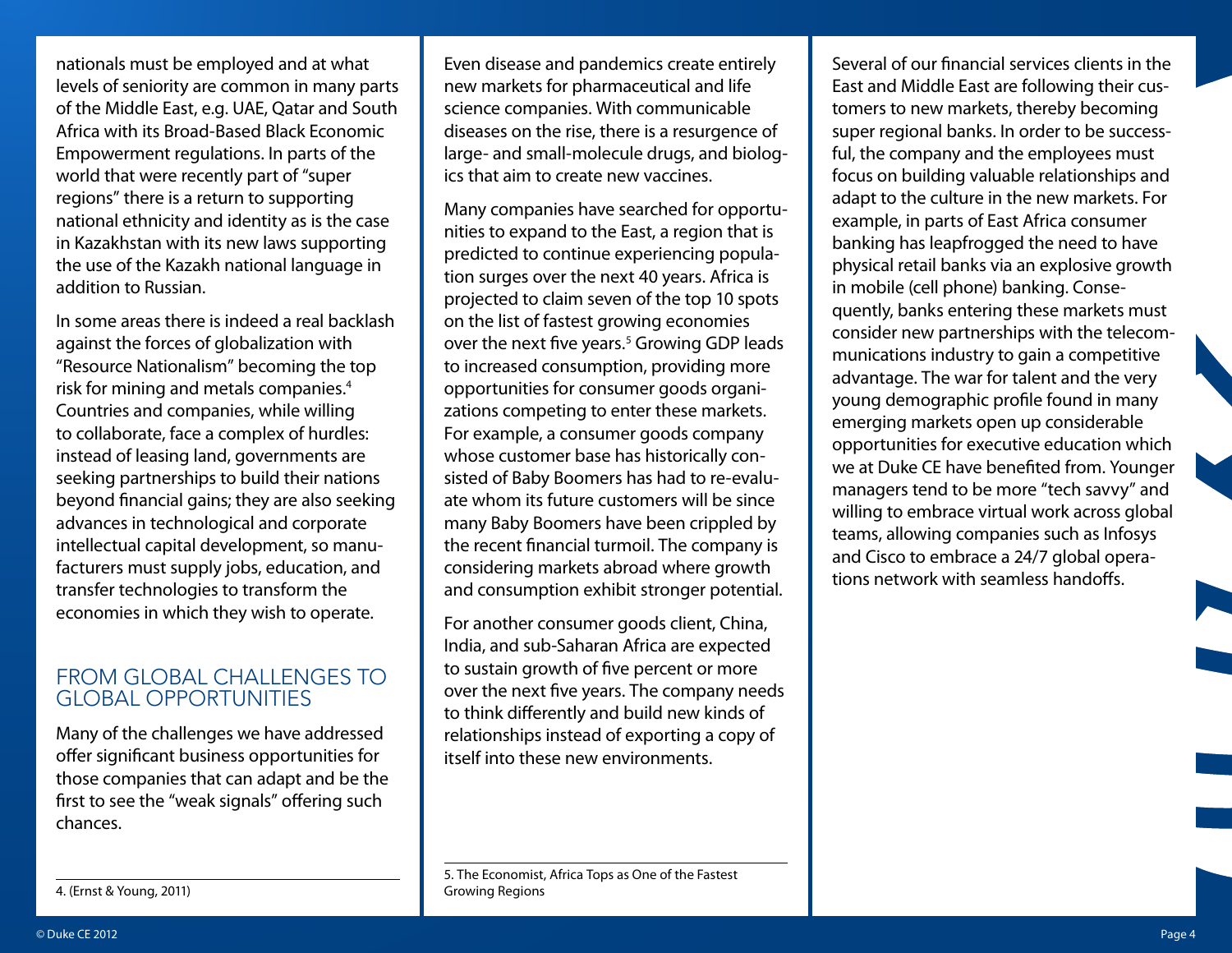#### <span id="page-4-0"></span>2. INCREASED **MARKETPLACE DIVERSITY**

With an increase in globalism, companies are challenged with handling marketplace diversity and complex operations such as working in multiple time zones with diverse cultures and in virtual teams. But the concept goes beyond these components. In the energy extractive business, it's also about operating in challenging geographies, with new communities who may previously have been somewhat remote or cut off from the modernization of the rest of the world. From dealing with the extreme climatic and technological challenges of oil drilling in the Caspian Sea, to the challenges of mining in Outer Mongolia, leaders are being stretched in their ability to fully control their operations as they partner with governments and local agencies who do not always share the same set of goals and agendas.

With political tensions rising in certain parts of the world, companies must consider whether to even participate in particular markets. Organizations are asking themselves what it means to mine and drill in emerging markets and to work in remote cultures, while also balancing the competing pressures to ensure jobs and investments from their home governments. These divergent pressures from competing governments mean that leaders must now be skilled in the art of governmental diplomacy on top of corporate strategy.

Learning new ways of partnering is also a feature that stems from marketplace diversity. With growing concerns over carbon footprints, resource scarcity, and the importance to heed triple bottom lines, companies now see their sustainability initiatives as a competitive advantage and are beginning to work with governments and NGO's to develop regulations. Meeting environmental regulations and social standards is an important requirement for businesses now.

With the formation of new partnerships, client companies are focusing on becoming globally integrated wholes, rather than a conglomerate of stand-alone entities. When top executives set the vision for the company, they must take into consideration the different paces of economic growth and sets of constraints many of these managers are facing. Similarly, managers in different markets must communicate with one another, work together and be able to comfortably negotiate their differences, rather than only focusing on their particular market.

The complexities of a company that operates in what has been called a "twospeed global economy," with the mature economies seeing flat growth or even declines, is a challenge in terms of resources and the right talent. Exporting experienced talent from mature economies to emerging economies may have worked in the past, but it is increasingly at odds with the different "shifts" in what has been termed as the "center of emotional gravity," which

comes from the demographic profile of any country. The youthfulness of the emerging markets goes hand-in-hand with youthful exuberance and a desire to progress quickly. Seeing these marketplaces without actually being immersed in them can challenge ex-patriots who may easily miss the latest trends and local nuances that are at the heart of good market understanding and response.

#### NEW CHALLENGES & NEW **OPPORTUNITIES**

The ability to be in and of an emerging market requires attention to developing young talent, nurturing them to take responsibility at an early stage. Recognizing emerging trends and capitalizing on them immediately is what will give companies an edge in these new marketplaces.

Moreover, companies that help foster entrepreneurialism often appear more favorable than others in emerging marketplaces. For example, a young Kazakh entrepreneur in one of Duke CE's programs in Astana reported to us how an openminded German manufacturing company helped him start a nascent rubber recycling business in Astana, Kazakhstan. That company has now helped him to start exporting high-grade rubber crump to Russia and China. These are the types of market opportunities that companies who are sufficiently open-minded and innovative can exploit.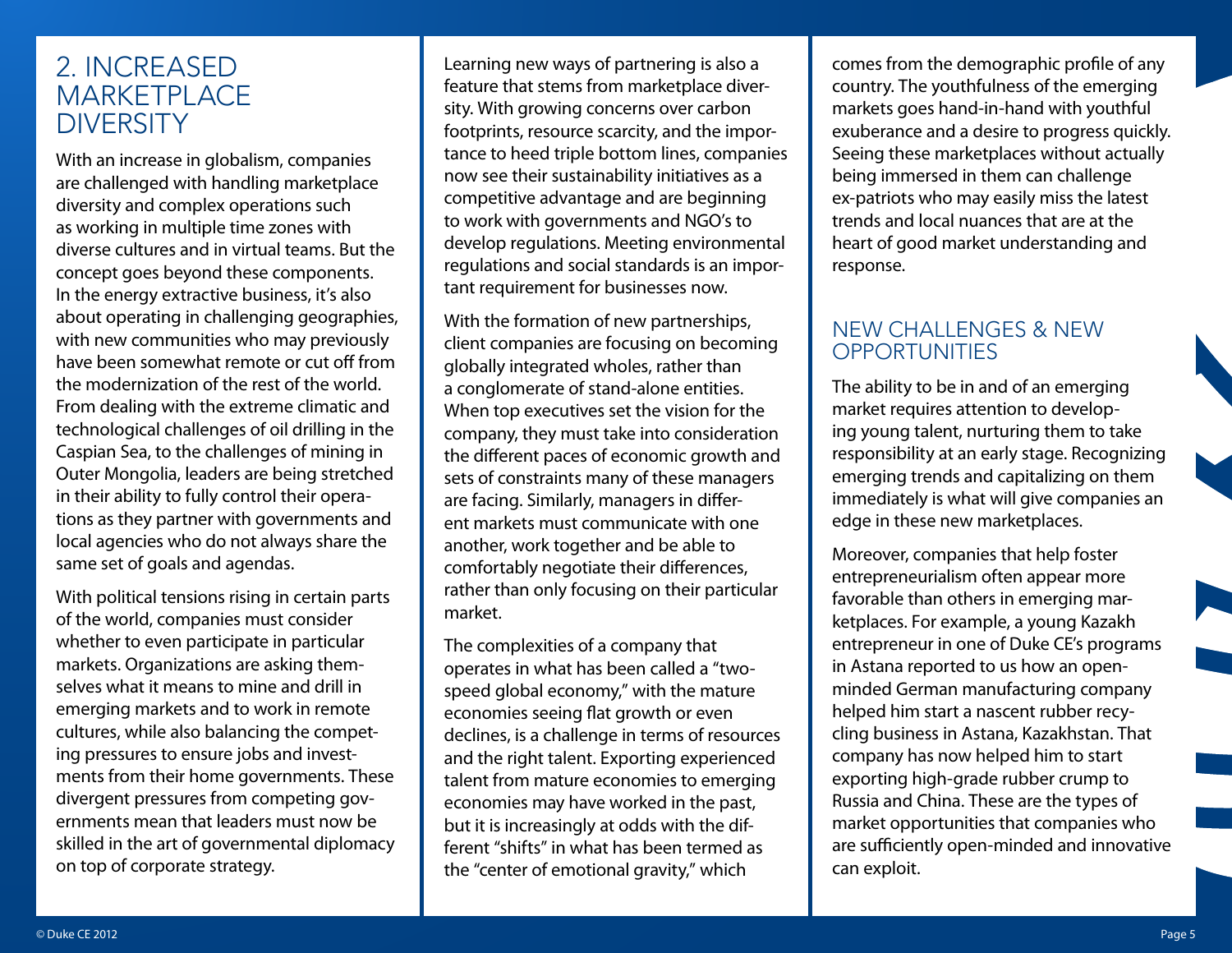#### <span id="page-5-0"></span>3. TECHNOLOGY & INNOVATION

The third area of business challenges encompasses leveraging technology and being innovative, with three goals in mind: stay ahead, keep up, and embed innovation in the culture of the company. Staying ahead of competition means that organizations need business models that respond to new complex global realities and technologies that will contribute to competitive advantages in the marketplace. As the composition of the workforce continues to evolve, companies are changing the organizational structure in order to match how younger generations want to work and live. Understanding how social media and Internet connectivity affect the marketplace is critical for businesses to remain relevant. Finally, companies are learning to embed a sustainable culture of innovation in order to remain relevant and prosper.

#### STAYING AHEAD

As noted above, to stay ahead, for some companies, this means reinventing how they do business and changing the services they actually provide. A financial services company that would previously have seen itself as a credit card company finds that it now needs to become a payments company. They must integrate new technologies into its service offerings that allow for data and information storage in order to add convenience to the customer experience. New

competition is entering into the traditional space using mobile processing systems like Square Credit Card Processing and Google Wallet. In this case, staying ahead means reinventing the company and being able to do it better and faster than the competition.

The health care industry is currently facing a particularly interesting environment, requiring a number of companies to reconsider their business models. Health care companies are acting quickly to determine who has the purchasing power. Additionally, expiring patents expose health care companies to new generic drugs that threaten success and create changes in the various pipelines these companies need to manage. For one such client, the company is trying to create a more sustainable and stable business environment – for the company as well as its employees – as the era of blockbuster drugs seems to be ending.

#### KEEPING UP

Many companies are becoming more flexible with respect to the younger generations they need to employ. Companies like IBM leverage a virtual workforce with more than 40 percent of their employees working from home, on the road, or at a client location, which not only saves large sums of money for the company, but it also provides a more flexible environment for employees.<sup>6</sup>

Another IT company operates primarily virtually now to enable the work-life integration that so many employees from Generation X and Y desire. This operating structure enhances the company's ability to attract and retain its workforce year after year because employees are able to choose where and when they work, raising the quality of work delivered. This willingness to innovate and adhere to employee desires and needs rather than demand compliance from employees contributes to the company's sustained success.

Social media has facilitated the communication of events and positions in a way the world could not have imagined five years ago. Nine out of 10 Tunisians and Egyptians used Facebook or Twitter to organize protests or spread the word about uprisings during the Arab Spring.7 Many organizations are struggling to maintain control over their public image because they are no longer the primary source of information. More importantly, they are investing in social media as a competitive advantage to enable business growth. For example, to help shoppers turn to smaller, Main Street businesses during the holiday season in the U.S., American Express gave small businesses a digital toolkit to help them participate in its "Small Business Saturday," held the weekend after Thanksgiving, with instructions on how to build special Facebook pages, YouTube video ads and Foursquare deals.<sup>8</sup>

<sup>6.</sup> Businessweek, Working from Home: It's in the Details

<sup>7.</sup> The National, Facebook and Twitter key to Arab-Spring Uprising

<sup>8.</sup> AdvertisingAge, June 18, 2012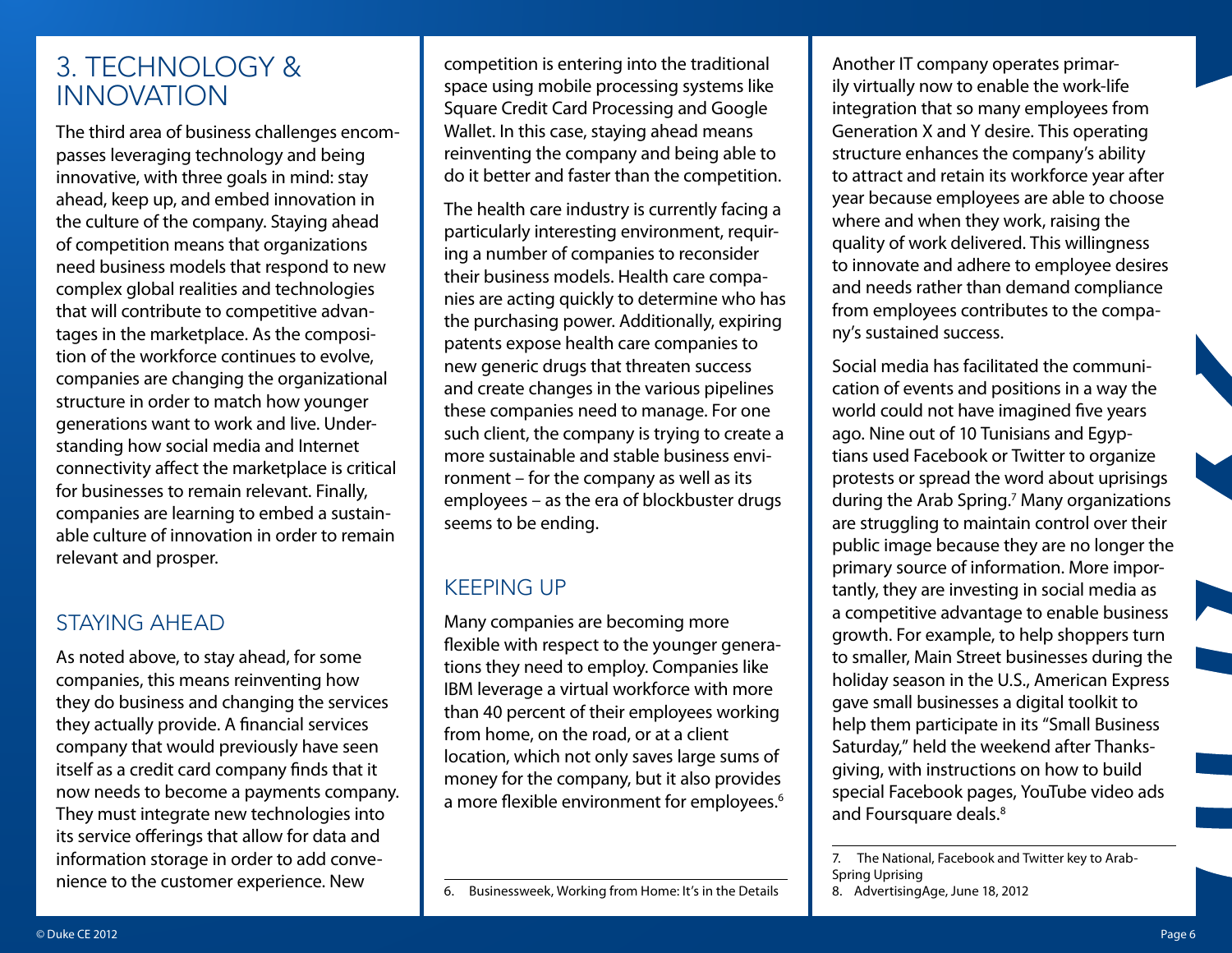#### EMBEDDING INNOVATION

Organizations recognize that developing and embedding a sustainable culture of innovation is crucial to staying ahead of the competition, so innovation must be a core competency of a company's DNA. Being a leader in the marketplace requires constant innovation and the ability to stay one step ahead of competitors. Even a capital-inten sive business such as telecommunications requires an environment of nimbleness and responsiveness, and realizes recognition that embedding innovation also creates a neces sity to upscale the abilities of their people in this area.

For one telecom company in particular, shareholder value plummeted year after year because the company had relied on its big supply chain and manufacturing legacy. Rec ognizing that it was operating in a dynamic and constantly changing industry, the company developed its management to be more flexible and quickly implement change when appropriate. To solidify the com pany's culture of innovation, management is responsible for developing these skills in the next generation of leaders, creating a system that continually nurtures flexibility, foresight, and the ability to execute quickly.

In an economic environment of limited resources, how does a company leader encourage new ideas and balanced risk taking when it is understood that innova tiveness is not necessarily linked to R&D expenditures? To embed innovation within a culture requires not only that the company have the right talent in place, but also that the structure of the organization will foster that innovation. One IT company recognized that it needed an interconnected structure that allowed people to work across the organization to capitalize on realized oppor tunities. People must be able to reach both vertically and horizontally across the organi zation to enlist the skills that will support the success of new ideas.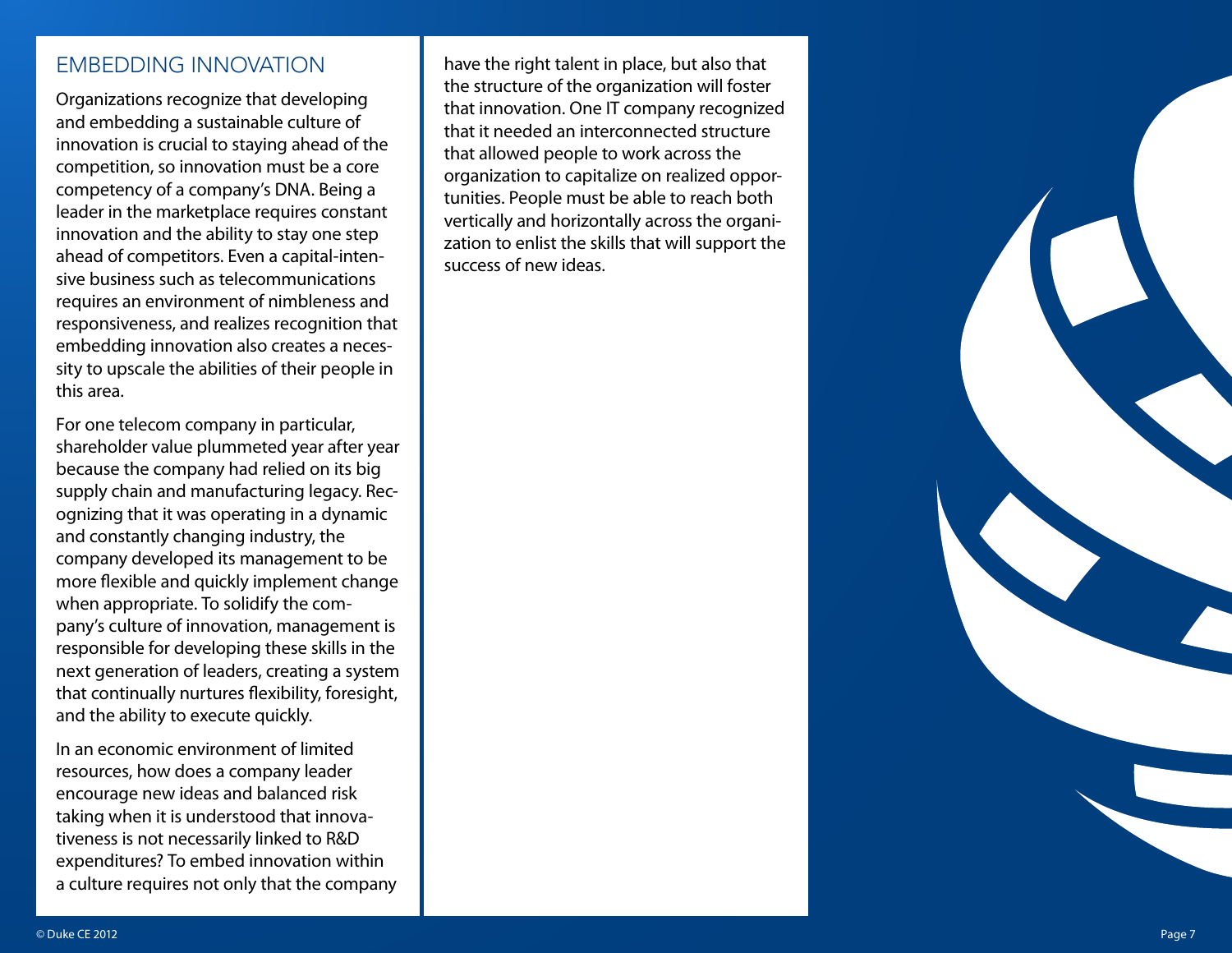### <span id="page-7-0"></span>RESULTS – LEADERSHIP CAPABILITY NEEDS

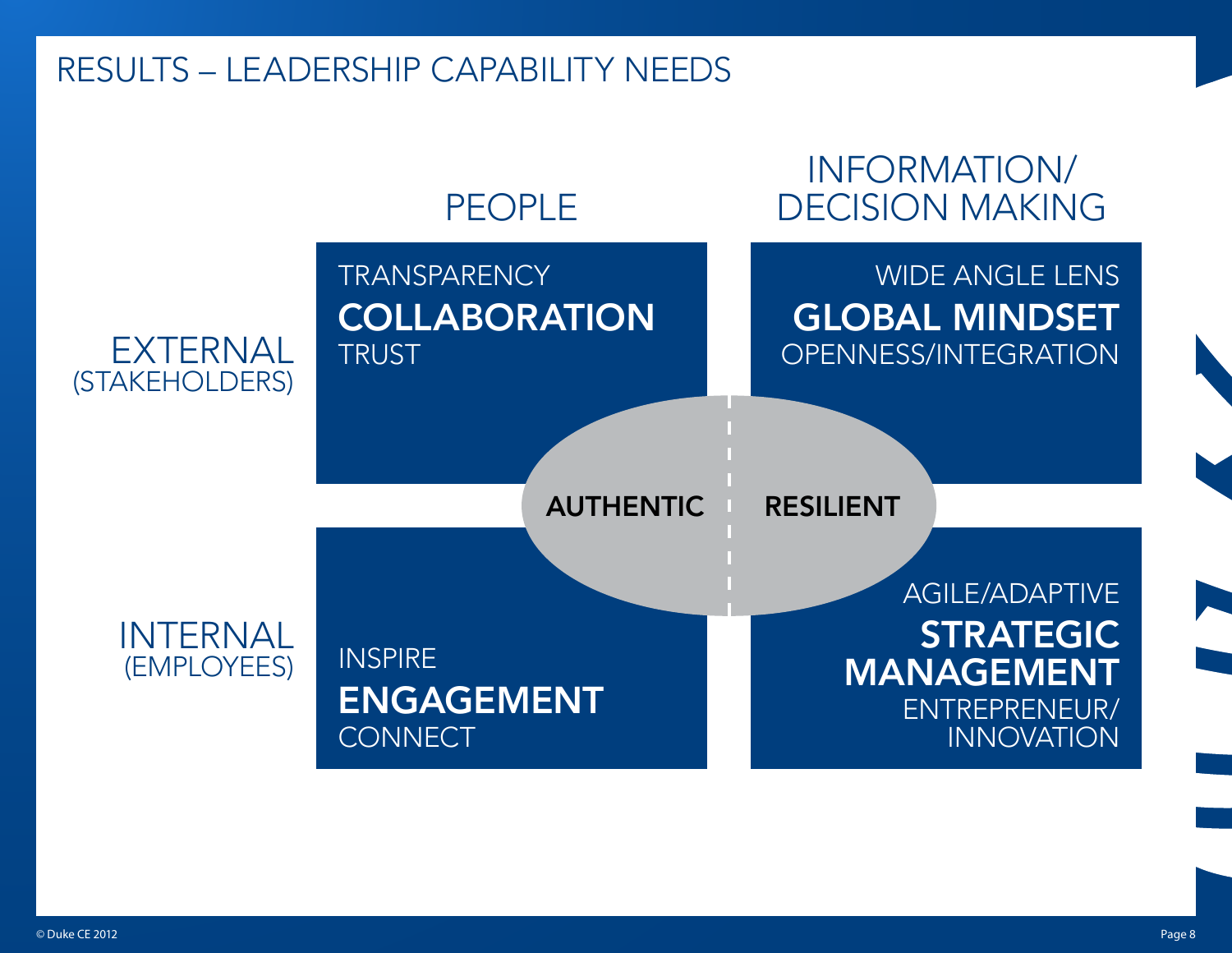### <span id="page-8-0"></span>LEADERSHIP **COMPETENCIES** IN THE NEW **GLOBALIZED** CONTEXT

It's important to identify the full range of capabilities leaders will need in the near future. They are based on meeting the three areas of business challenges outlined above and will be essential to leading organizations through the complex business environment.

#### <span id="page-8-1"></span>DECISION MAKING & DEALING WITH **AMBIGUITY**

Decision making for leaders of the future will be more about dealing with ambiguity than acting upon clarity. Nowhere is that more true than in emerging markets. Managers need to learn to make effective decisions with the information at hand – though they may be lacking the full data set of information they might see in other parts of the world.

Rather than learning old planning routines and building five-year linear plans for the future, leaders will have to develop skills in scenario planning, holding multiple ideas of what the future might look like and watching for the early signals that indicate which direction to take.

A financial services firm in South Africa wants to transform its leaders by creating a company culture that constantly adapts to a changing business landscape. By utilizing global thought leaders and best practices, the company not only adapts to change in the industry, but they also capitalize on change in the company.

Recognizing unconscious decision-making biases will also be important especially when dealing with the different styles of decision making and consensus building that exist throughout the world. Duke CE's clients are adopting these practices in various industries. To develop better decision-making skills in its leaders, one Australian materials company challenged participants to incorporate four levels of consideration, including the community and the organization, when making decisions. Working transparently and sharing their perspectives and concerns with members of the local government and various community organizations enabled the company to build a relationship of trust with the community. This in turn enabled leaders to cultivate increased returns in the form of social and environmental impact.

#### <span id="page-8-2"></span>DEVELOPING A GLOBAL MINDSET

Having a global mindset is a necessary leadership capability for the future. They need a wide-angle lens to see the world through the eyes of stakeholders and customers in diverse markets.

Many of our clients are asking for ways to help leaders develop this mindset. Realizing that learning can happen at any time in any location, we utilize the Marketplace as the Classroom approach, which allows leaders to visit new market locations and turn knowledge into belief and action into context. Through their journey, they develop the ability to understand people, action, and innovation in a way that business statistics and facts are unable to convey. In the quest to transform from standalone entities to a single global company, leaders recognize that information, relationships, and teams are moving from east to west and west to east. Consequently, when expanding into new international markets, leaders require an established, formal decision-making process to become quicker and more efficient global players.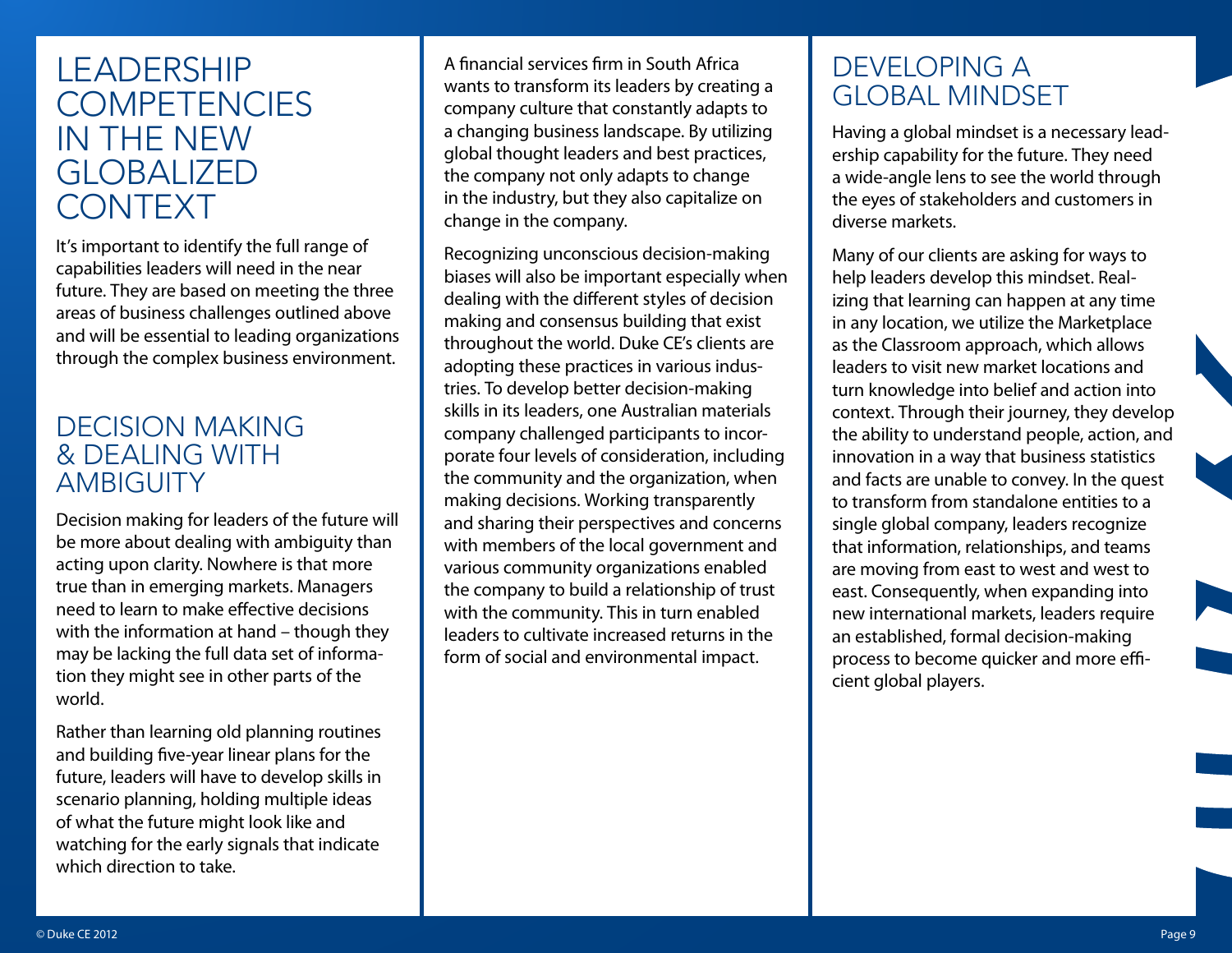#### <span id="page-9-0"></span>PARTNERING AND **DIPLOMACY**

In outlining the challenges and opportunities facing leaders of the future, we have noted that companies must partner with new players in their industry (e.g. banks and telecom companies in East Africa). Some companies, more frequently large-scale multi-national or global companies, find new partnerships to be more difficult than smaller companies because they are so used to keeping controls tight and answering only to their shareholders. While still being responsive to shareholder value, long-term benefits will only accrue to those companies who are equally adept at balancing the requirements of all stakeholders – host governments and their many agencies and ministries, local communities, global and local NGOs and the court of public opinion. These are new forms of partnering – with long-term outcomes and only slight immediate pay-offs.

Similarly, some companies and their leaders will find themselves needing to act as arbitrators between the competing agendas of two different countries. They will need to develop skills of political awareness on a larger scale than those they might have honed in the company boardroom. Actually learning such skills from diplomats may be one of the most useful skills they can develop for the future.

#### <span id="page-9-1"></span>DEVELOPING ENTREPRENEURIAL **MINDSETS**

Duke CE sees a large number of clients requesting support for their people with regards to strategic management. With uncertainty increasing in the marketplace, leaders must adopt entrepreneurial and innovative mindsets to allow them to act with agility in the changing future. Strategic management now requires that leaders be able to rapidly change directions with the environment and be prepared to leverage opportunity. Rather than repeating what was done previously, global leaders are constantly implementing strategies that capitalize on fleeting competitive advantages.

#### <span id="page-9-2"></span>PEOPLE MANAGEMENT

In the future, leading people will be more about influence than control. Reports indicate that leading people should include working with unexpected partners, whose expertise combined with the knowledge of employees, will contribute to solving problems, resulting in transparency as part of the company culture.<sup>9</sup> If companies are able to act transparently, then the resulting relationships will generate positive solutions through open collaboration and cooperation.

9. "Go Where There Be Dragons: Leadership Essentials for 2020 and Beyond". The Conference Board. 2010.

As businesses and jobs become more global and mobile, global companies are increasingly faced with the challenge of recruiting and retaining talented employees. The future business environment will require engaging a changing workforce, inspiring and connecting with people of various generations, backgrounds, and cultures. Companies will potentially employ four generations of employees with vastly different backgrounds and experiences, including Gen X and Y employees who are recognized for challenging the traditional corporate structure.10 As leaders of these workforces, it will be crucial to cultivate work environments that encourage employees to communicate and connect both with one another and the business.

### WHAT'S NEXT

When faced with the challenge of increased marketplace diversity, going global and staying ahead of technology, business leaders are often challenged to think outside of the box. Today, the primary challenge for those who educate leaders is to, "think outside of the classroom." In today's leadership development environment, context matters at least as much as content and our approaches and designs need to evolve to reflect this new reality.

10. "Go Where There Be Dragons: Leadership Essentials for 2020 and Beyond". The Conference Board. 2010.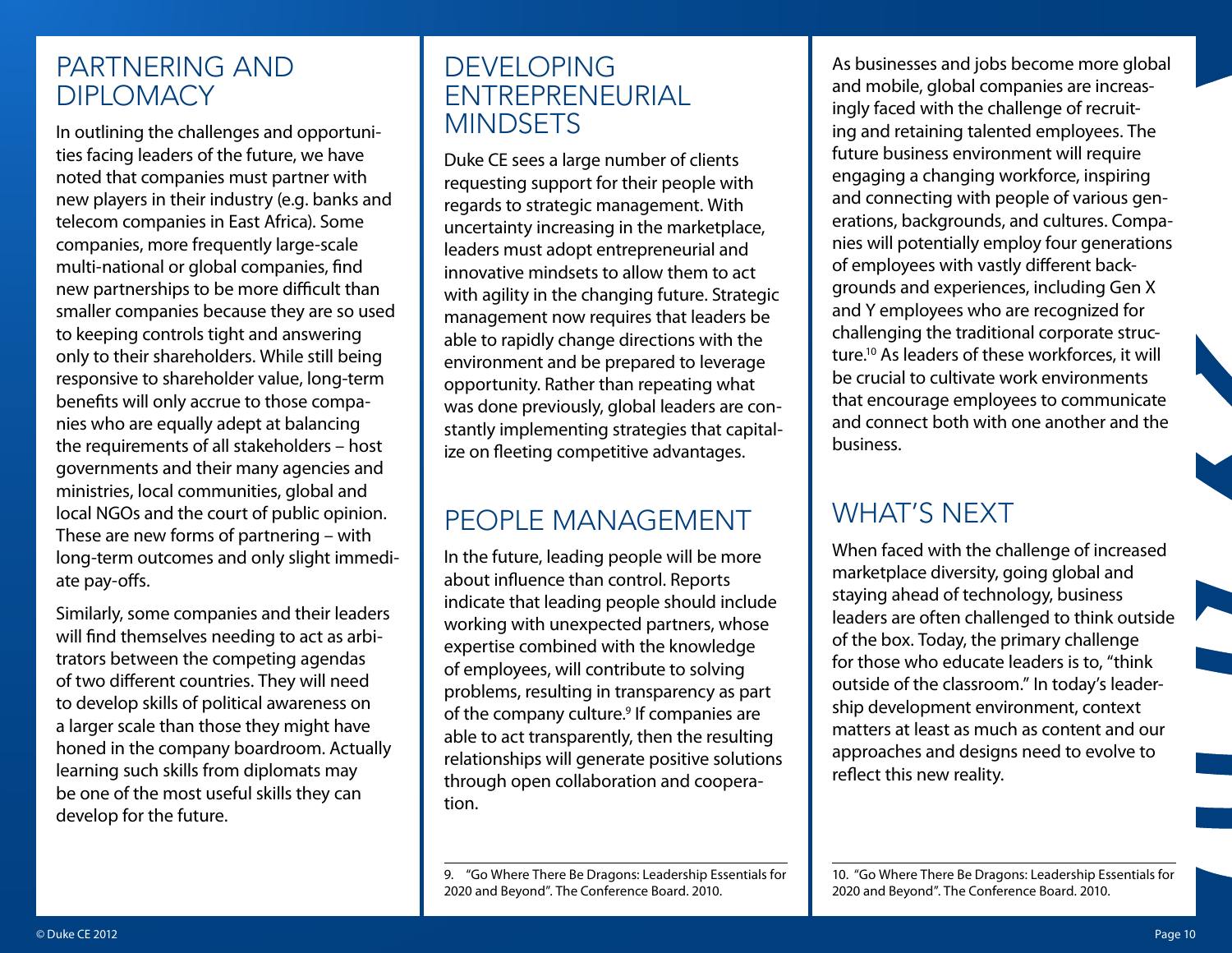## <span id="page-10-0"></span>APPENDIX 1 - BACKGROUND

The past few years have revealed a number of difficult business challenges that companies have had to overcome, and 2012 will continue to expose significant business challenges that companies must address during these turbulent times.

#### <span id="page-10-1"></span>UNIVERSITY CONSORTIUM FOR EXECUTIVE EDUCATION (UNICON)

UNICON published a paper entitled, "Strategies and Choices: University-Based Executive Education Markets and Trends" in August 2011. This paper highlighted the long-term trend that corporate clients continue to seek executive education programs that focus on both individual development and organizational performance. Following are the capabilities that UNICON recognized as increasingly important in executive education programs:

- 1. Developing skills in strategy, execution, innovation and problem solving
- 2. Establishing global and customerfocused mindsets
- 3. Managing complexity and ambiguity
- 4. Bridging leadership actions to business results

Additionally, the paper recognized that a number of drivers continue to encourage participation in executive education programs in a volatile market including:

- 1. Strategic ambiguity
- 2. Changing regulatory requirements
- 3. Major change initiatives
- 4. Managerial agility and flexibility
- 5. Demographic shifts in the workforce
- 6. Pipelines that are unable to keep up with growing businesses in emerging markets

#### <span id="page-10-2"></span>LONDON BUSINESS SCHOOL (LBS) AND BOSTON CONSULTING GROUP (BCG)

In a 2011 study of more than 60 interviews with clients, competitors, and experts, LBS and BCG concluded that companies invest in executive education as a way to develop the human capital and capabilities that contribute to driving a business strategy. Following is the list of developmental needs they discovered in demand for executive education, in order of highest to lowest demand:

- 1. Leadership
- 2. Strategic thinking
- 3. Innovation
- 4. People development
- 5. Customer focus
- 6. Global perspective
- 7. Mergers and Acquisitions
- 8. Financial acumen
- 9. General management

However, it is no longer enough that the people simply obtain this knowledge. Companies now require their people are able to apply these skills to the company as a value demonstration. But how do you develop leadership and what are the capabilities that companies view as essential to the leadership toolkit?

## <span id="page-10-3"></span>CONFERENCE BOARD

To answer this question, studies and surveys consider both what current business challenges are and what capabilities are developed to address these challenges. In 2010 members of The Conference Board's Councils participated in discussions of how the role of leadership is changing. The Councils concluded that tomorrow's business leaders will need to create a collaborative environment where stakeholders will exchange information, forge new networks, and ensure decision making efficiency.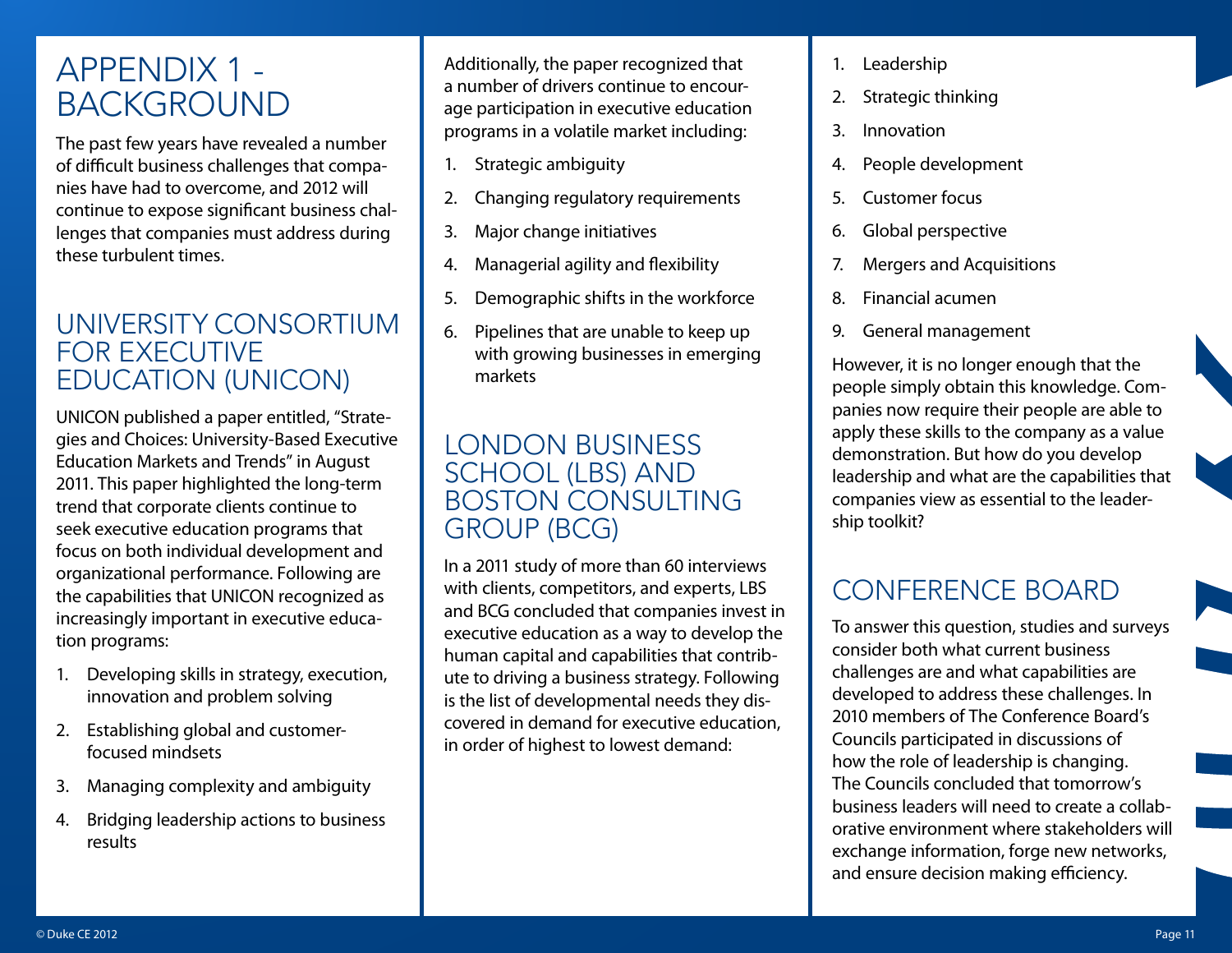The Conference Board identified a number of significant factors that will determine why the role of the leader is changing. The identified factors include, but are not limited to, complexity, the speed of change, communication and transparency, and increased regulations. Not surprisingly, many of these factors address the fact that the speed of information has increased to a point that requires decision making to take place in a fragmented and ambiguous environment. To compound this situation, an increased number of stakeholders, both internal and external, have gained access to various pieces of information, and it is now impossible for one leader to hold all of the cards. The following list highlights the top business challenges that The Conference Board concluded as changing the role of leadership:

- 1. Regulation
- 2. Complexity
- 3. Speed of change
- 4. Diversity/fragmentation
- 5. Communication/transparency
- 6. Changing expectations of the workforce
- 7. Managing polarities/multiple time horizons
- 8. Customer sophistication/ value propositions
- 9. Sustainability/corporate social responsibility

However, tomorrow's leaders are not without hope. Throughout the study, The Conference Board concluded that leaders can prepare to effectively address these concerns by developing new skills, including managing networks, building trust, and becoming comfortable moving outside of comfort zones. Combined with additional leadership skills, these attributes will enable leaders to create a collaborative business context where shareholders will feel comfortable. The Conference Board concluded that the following capabilities are most important the future leaders:

- 1. Build trust
- 2. Reflect
- 3. Influence
- 4. Be a T-shaped thinker
- 5. Facilitate the possible
- 6. Be comfortable with ambiguity
- 7. Build and manage networks
- 8. Mine, synthesize, and distribute information to tell a compelling story
- 9. Inspire innovation and creativity/ open-source thinking
- 10. Go where there be dragons
- 11. Embrace the motto "We did it ourselves"
- 12. Know thyself
- 13. Model adaptability
- 14. Design for failure
- 15. Harness the energy

#### <span id="page-11-0"></span>IBM

Other resources have emphasized the importance of creativity as a leadership skill. In a 2010 survey conducted by IBM, 1,541 CEO's from around the world ranked creativity as the most important leadership capability for navigating the increasingly complex business environment. According to this extensive collection of CEO's, creativity will support future success more so than any other leadership capability.

Here again, CEO's reported a continued up-tick in complexity in business environments. However, these CEO's also reported that increased complexity opens new prospects for innovation and growth. Creativity becomes an essential leadership quality because tomorrow's business leaders will be unable to capitalize on strategic and fleeting opportunities unless they respond with creativity in their visions, ways of thinking, and ability to execute.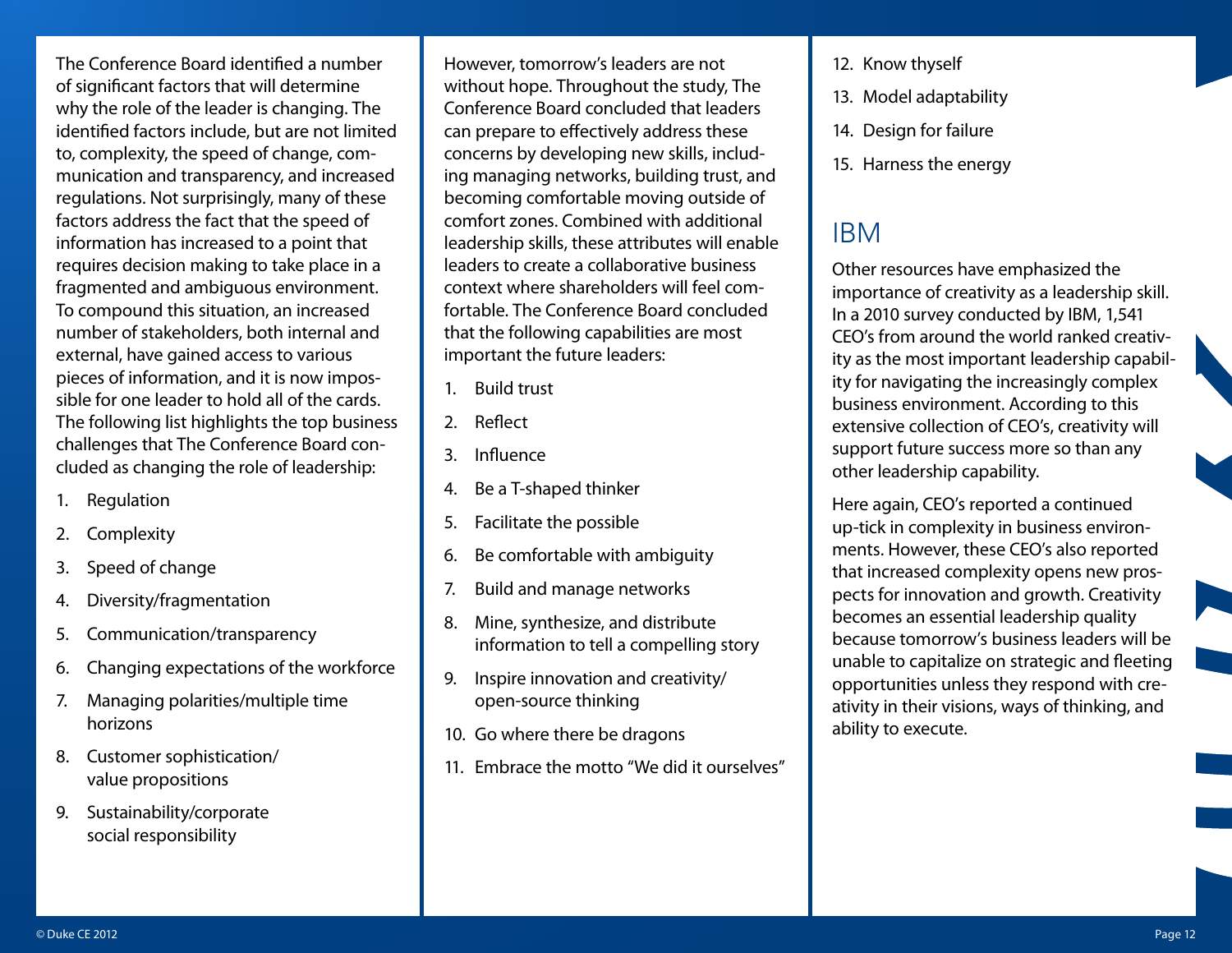#### <span id="page-12-0"></span>CENTER FOR CREATIVE LEADERSHIP (CCL)

In Resolve to Lead in 2011, CCL supports leaders embracing both collaboration and creativity to navigate the increasingly complex, diverse, and global world in which today's businesses operate. Collaboration and creativity enable people to understand challenges through shared dialogue and to discover sustainable business solutions by overcoming the root cause of each chal lenge.

### <span id="page-12-1"></span>MCKINSEY & COMPANY

In a 2010 study, McKinsey reported that 60 percent of the participating companies considered building organizational capa bilities a top priority within the company. However, the most significant reason for developing certain capabilities was reported to be that the capability was a fundamental part of the company culture. Additionally, McKinsey's survey discovered that compa nies often identify which capabilities will impact business performance and design company training programs based on these capabilities. It was noted that programs that focus on leadership development are more likely to be considered effective in driving company performance. Finally, training programs appeared to be more effective in aligning organizational capabili ties and business performance when senior leaders support and engage in the training programs.